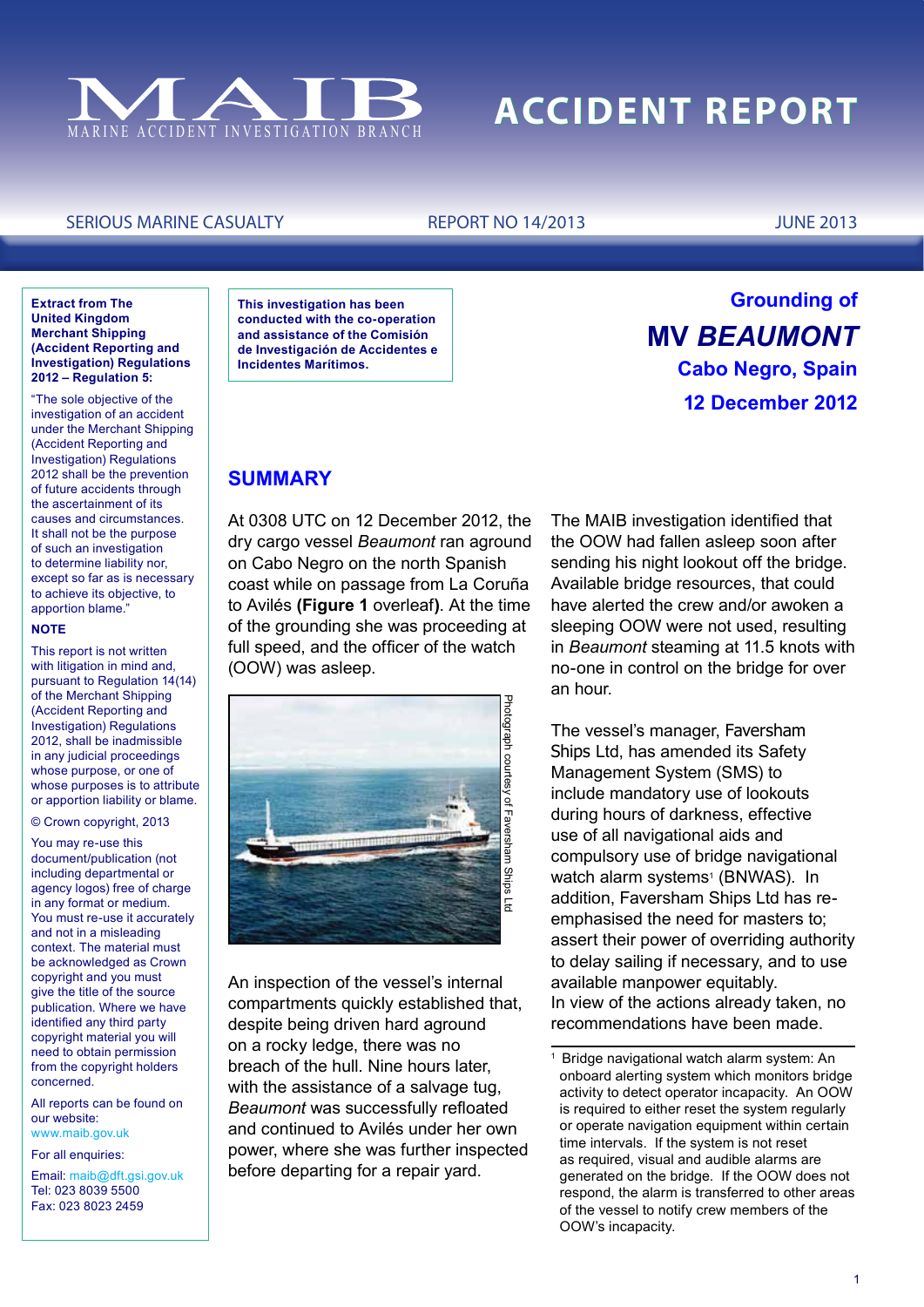

Figure 1: Beaumont's track from La Coruna to grounding **Figure 1:** *Beaumont*'s track from La Coruna to grounding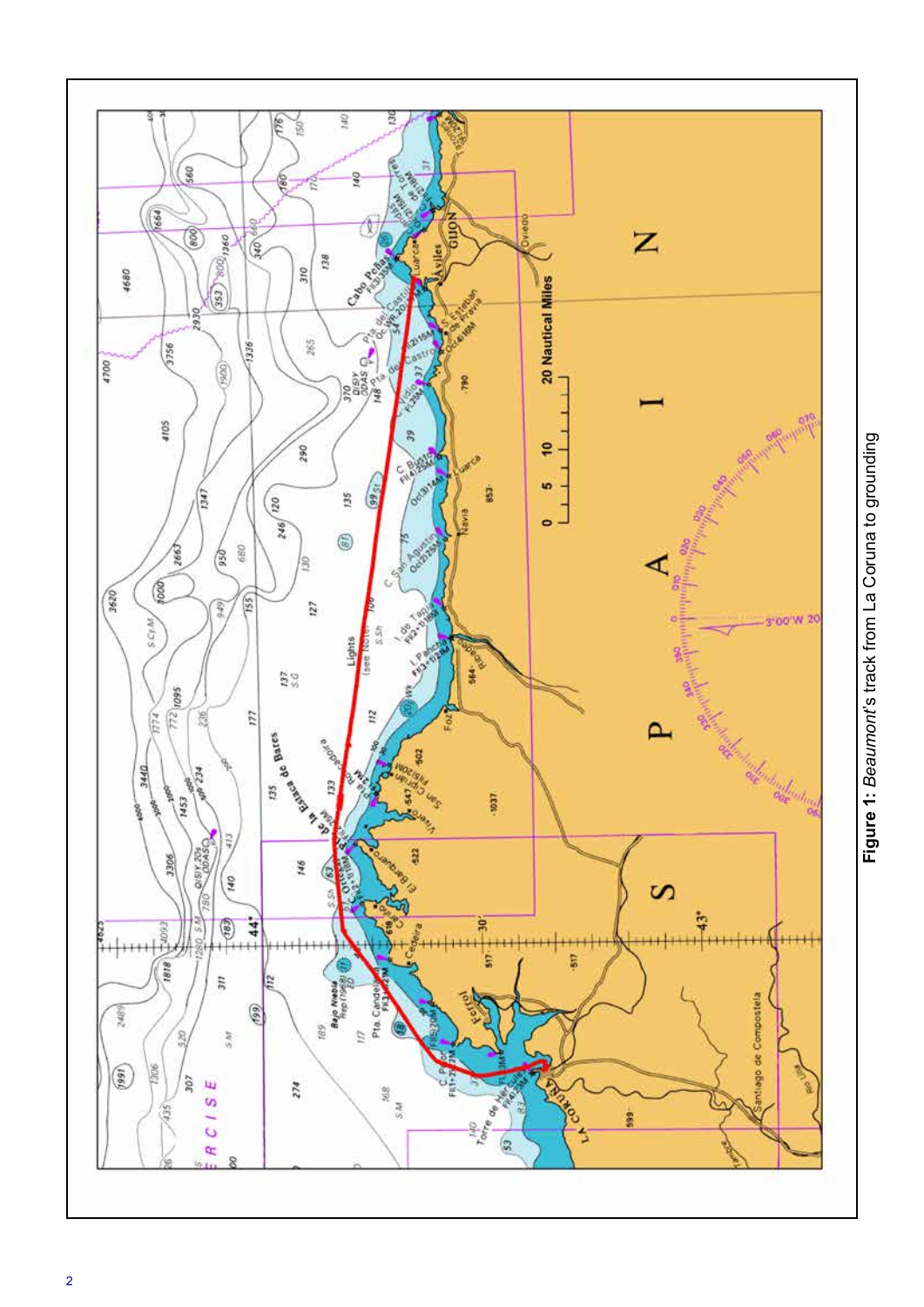# **FACTUAL INFORMATION**

# **Vessel**

*Beaumont* was a 2545gt dry cargo vessel registered in Faversham, UK. She was owned by Atlas Navigation Ltd, managed by Faversham Ships Ltd and was classed with Germanischer Lloyd. The vessel's length was 88.6m and her draught in ballast was 3.7m aft. At the time of the accident her bridge equipment included:

- Relevant paper charts (the primary means of navigation).
- An electronic chart system (ECS) with cross-track error set at 1 cable either side of the planned route. The audio cross-track alarm was barely audible.
- Two global positioning systems (GPS) interfaced with the ECS and radars.
- Two radars. One of these was set on the 6 mile range scale, the other on the 12 mile range; no guard zones were set on either radar.
- Echo sounder, which was switched off.
- BNWAS **(Figure 2)**, which was switched off.
- Autopilot, switched on and with audible off-course alarm set.
- Two VHF radios. One unit was set on VHF Channel 12, the other on Channel 16.

## **Manning and watchkeeping**

*Beaumont* sailed with the minimum permitted safe manning of six.

The vessel's two navigating officers, the master and chief officer, shared navigational watches equally, with the master on watch between 0600 – 1200 and 1800 – 2400.

The 44-year old master had been employed by Faversham Ships Ltd for 8 years and was on his fourth trip as master of *Beaumont*. He held a UK-issued STCW<sup>2</sup> class II/2 Master's Certificate of Competency.

The 49-year old chief officer held an STCW class II/2 Master's Certificate of Competency obtained in Poland and endorsed with a UK Certificate



**Figure 2:** Bridge navigation watch alarm system's control

of Equivalent Competency. He had worked for Faversham Ships Ltd for 4 years and had sailed as chief officer on *Beaumont* twice previously. In addition to the navigational watchkeeping, the chief officer was responsible for overseeing loading and discharging of cargo.

The chief engineer had worked for Faversham Ships Ltd for many years and had served as engineer several times on board *Beaumont*. He had sailed with both the master and chief officer previously.

The vessel carried three Filipino deckhands, who regularly worked for Faversham Ships Ltd. The deckhands' duties included general upkeep of the vessel, referred to as 'day work', and assisting with the loading and discharging of cargo. Two of the deckhands were dedicated night lookouts

<sup>2</sup> STCW: The International Convention on Standards of Training, Certification and Watchkeeping for Seafarers.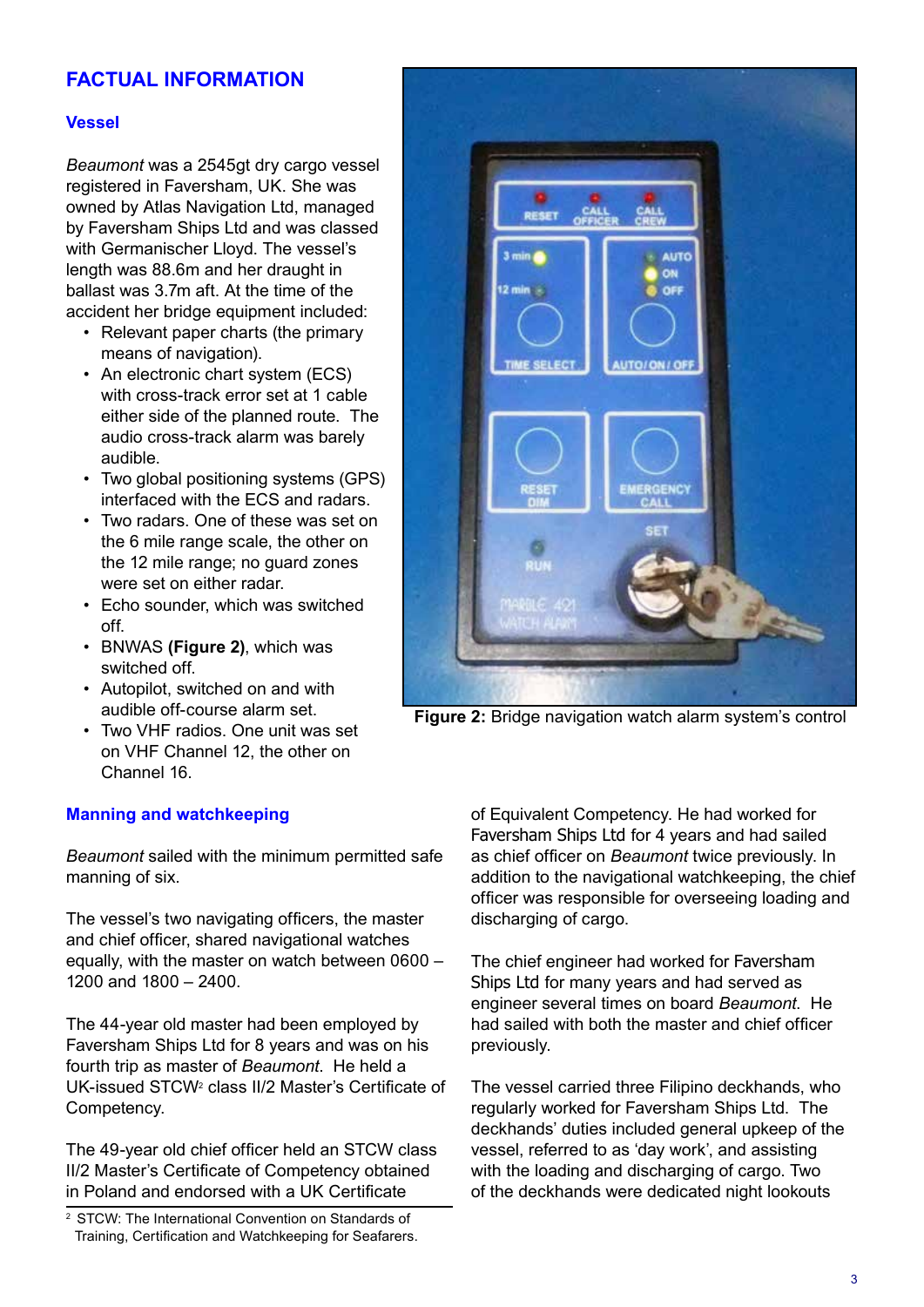for the master and chief officer when at sea. The third deckhand was the vessel's cook, but he was available to act as a lookout if required.

# **Environment**

The environmental conditions at the time of the accident were benign, with light offshore winds and a moderate swell; it was dark with good visibility, and high water occurred 1 hour 13 minutes before the grounding.

*Beaumont*'s bridge environment was described as 'pleasant'; it was quiet, and the starboard bridge wing door was about 75mm ajar to provide some limited ventilation.

# **NARRATIVE**

At 2350 on 9 December *Beaumont* anchored at Betanzos anchorage after almost 4 day's passage from Ghent. At 1545 the following day she was moored alongside in La Coruña. Once alongside, the vessel was secured for the night and, following a brief trip ashore, the master and chief officer had a full night's rest, as did the rest of the crew.

Discharge of *Beaumont*'s cargo of rapeseed meal commenced at 0700 on 11 December and was completed at 1245. The discharge was overseen by the chief officer and carried out by stevedores, assisted as required by the deckhands who were carrying out routine deck work. While the cargo was being discharged, the master carried out administrative tasks and, since the chief officer was busy on deck, he completed the vessel's passage plan to their next port of Avilés, 120 nautical miles from La Coruña.

At 1517, *Beaumont* departed La Coruña in ballast for Avilés. Soon after departure, the chief officer relieved the master on the bridge, leaving the deckhands to continue cleaning and preparing the holds for their next cargo. The master went to his cabin to rest before taking over from the chief officer again at 1800.

Following his handover to the master the chief officer went below and, at around 1900, went to bed. By that time the deckhands had completed their preparation of the cargo holds and at about 1930 the master's night lookout (deckhand 1) joined him on the bridge. During his watch the master monitored *Beaumont*'s progress along the navigational track using the ECS, and he plotted

the vessel's position on the paper chart every 2 hours. The vessel's course was maintained by the autopilot. Both radars were operational but no guard zones had been set. Neither the echo sounder nor the BNWAS was switched on.

The 1800 – 2400 watch was uneventful with little traffic and good sea conditions and visibility. Just after 2200, the master, cognisant that deckhand 1 would be needed to assist the Avilés pilot on board around 0300 and for subsequent mooring and cargo loading operations, dismissed him to the mess deck to rest but on the condition that he remained ready to return at short notice if required. The master was alone on the bridge from just after 2200 until handing over to the chief officer at midnight.

The chief officer awoke at 2330 and arrived on the bridge at about 2350 to take over from the master. During his handover, the master drew attention to the content of his written night orders **(Figure 3)**, which included requirements to observe general watchkeeping duties and compliance with Faversham Ships Ltd SMS standing orders. In particular, the master emphasised the need for the chief officer to call the Avilés pilot by radio 2 hours before *Beaumont* was due to arrive at the port, and to call all hands 30 minutes before the pilot's arrival. The chief officer's night lookout, deckhand 2, had not arrived on the bridge by the time the watch handover was completed and the master expressed concern at his absence, suggesting that the chief officer might wish to call him. The chief officer indicated that he did not need a lookout as the environmental conditions were fairly benign. The master made a slight correction to *Beaumont*'s course before leaving the bridge. No further corrections were made during the chief officer's watch, despite it being visibly apparent that the vessel had breached the ECS's cross-track error boundary. Deckhand 2 arrived for his lookout duties a few minutes after the master had left the bridge.

At about 0055, the chief officer was required to call the Avilés pilot to provide information about *Beaumont*'s expected arrival time, but it slipped his mind. Around 0130, the chief officer, like the master before him, sent his lookout below to rest in the mess deck. When deckhand 2 left the bridge, the chief officer was seated on the comfortable port side bridge chair **(Figure 4)** and the starboard bridge wing door was about 75mm ajar. At 0308, *Beaumont* ran aground on Cabo Negro, at a speed of 11.5 knots.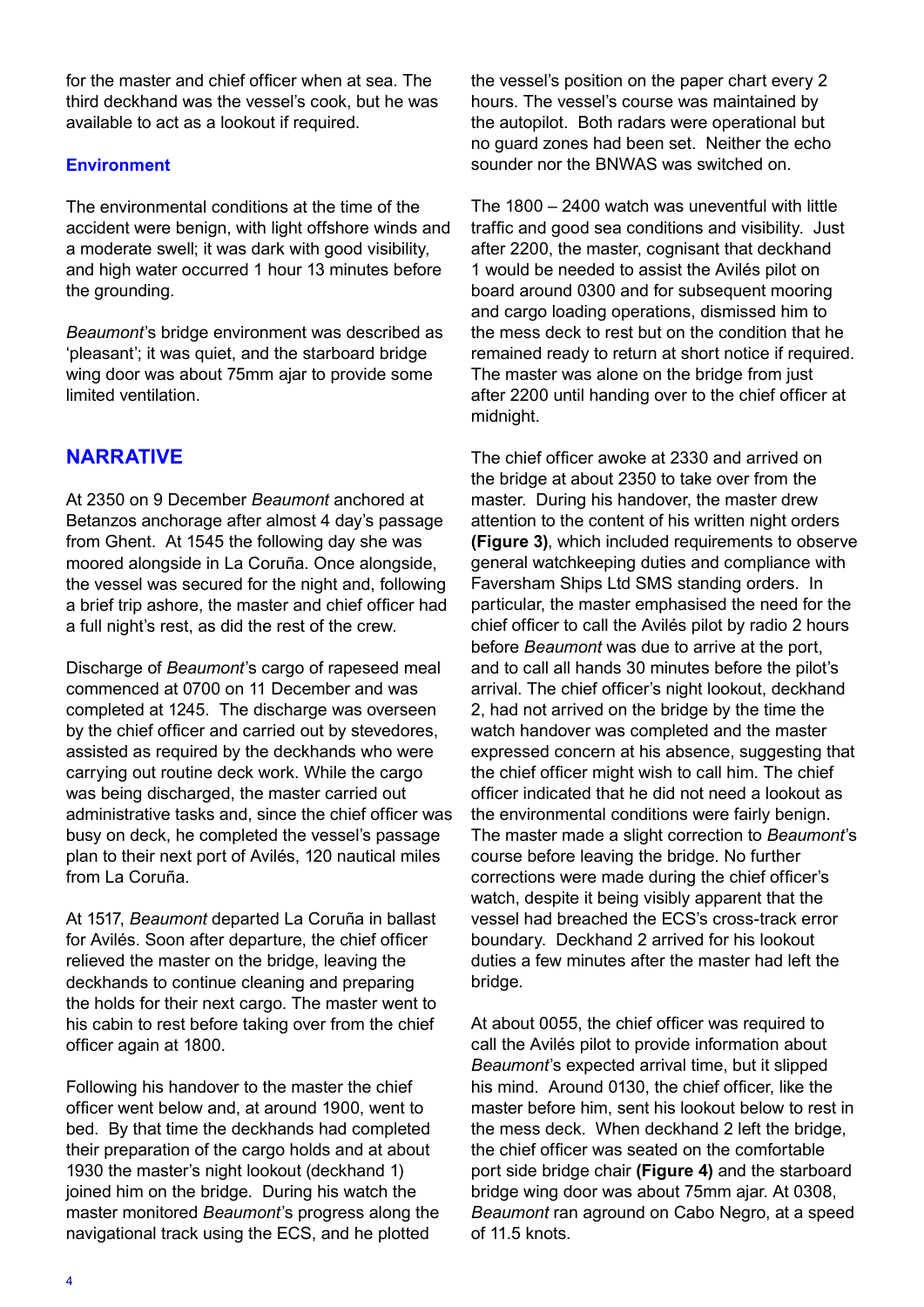- Call me, crew/ crewing to HR Belser P1 lot - Give Wide Berth to all approaching faith valle - Call AVILES Pilot CH:12, 2 LARS Befor a Elliral Call me 16 ans doubt ol any time if - Novigate with extra cantion on approaching. - Follow Collecas, Keep Shalp look out, - Follow Moster / comfany standing orders.  $12.12.12$  LA CORVNA ~ AVILES Have a sabe watch! APPROACHINGS needed.

Figure 3: Master's night orders **Figure 3:** Master's night orders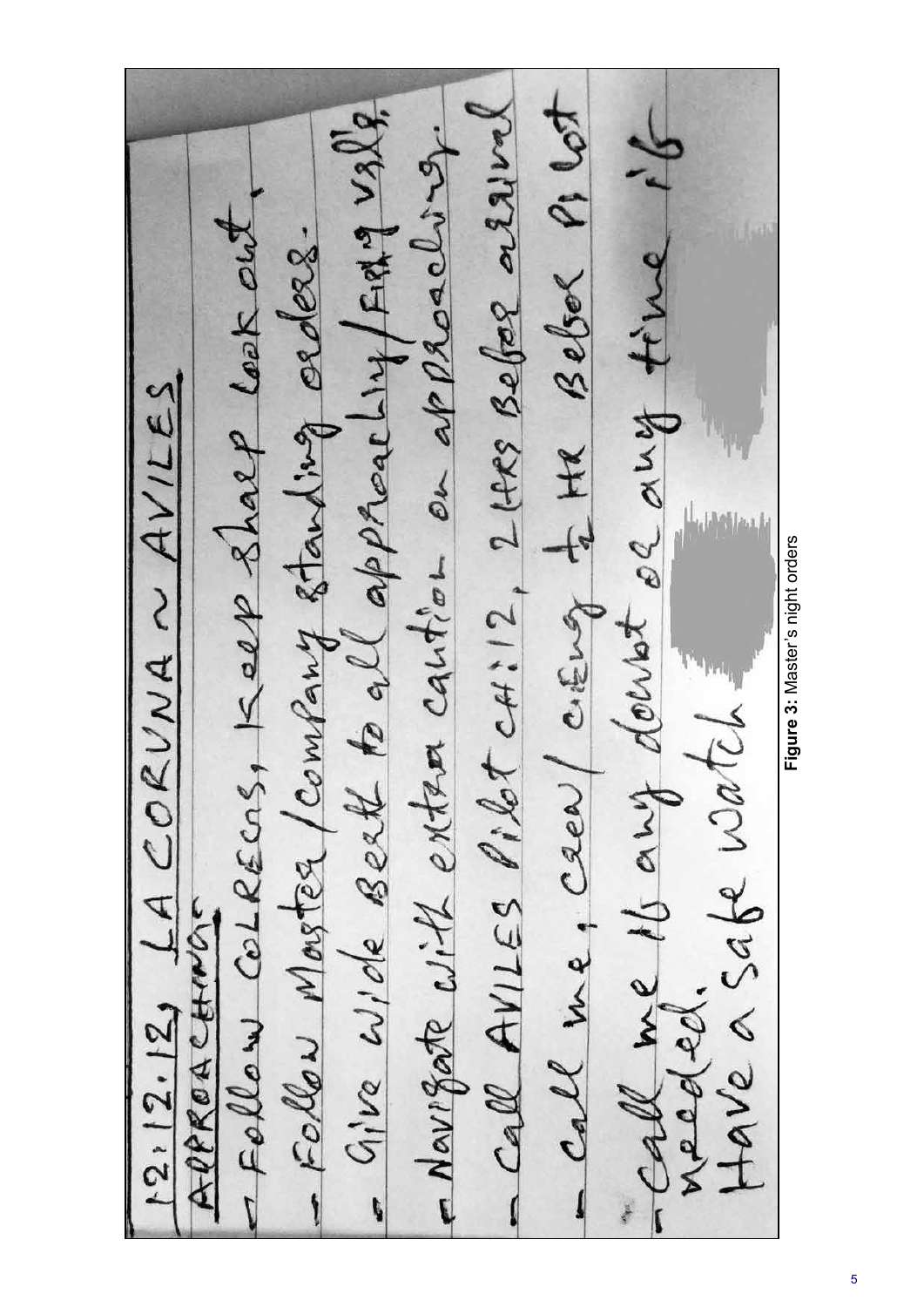

Figure 4: Bridge chairs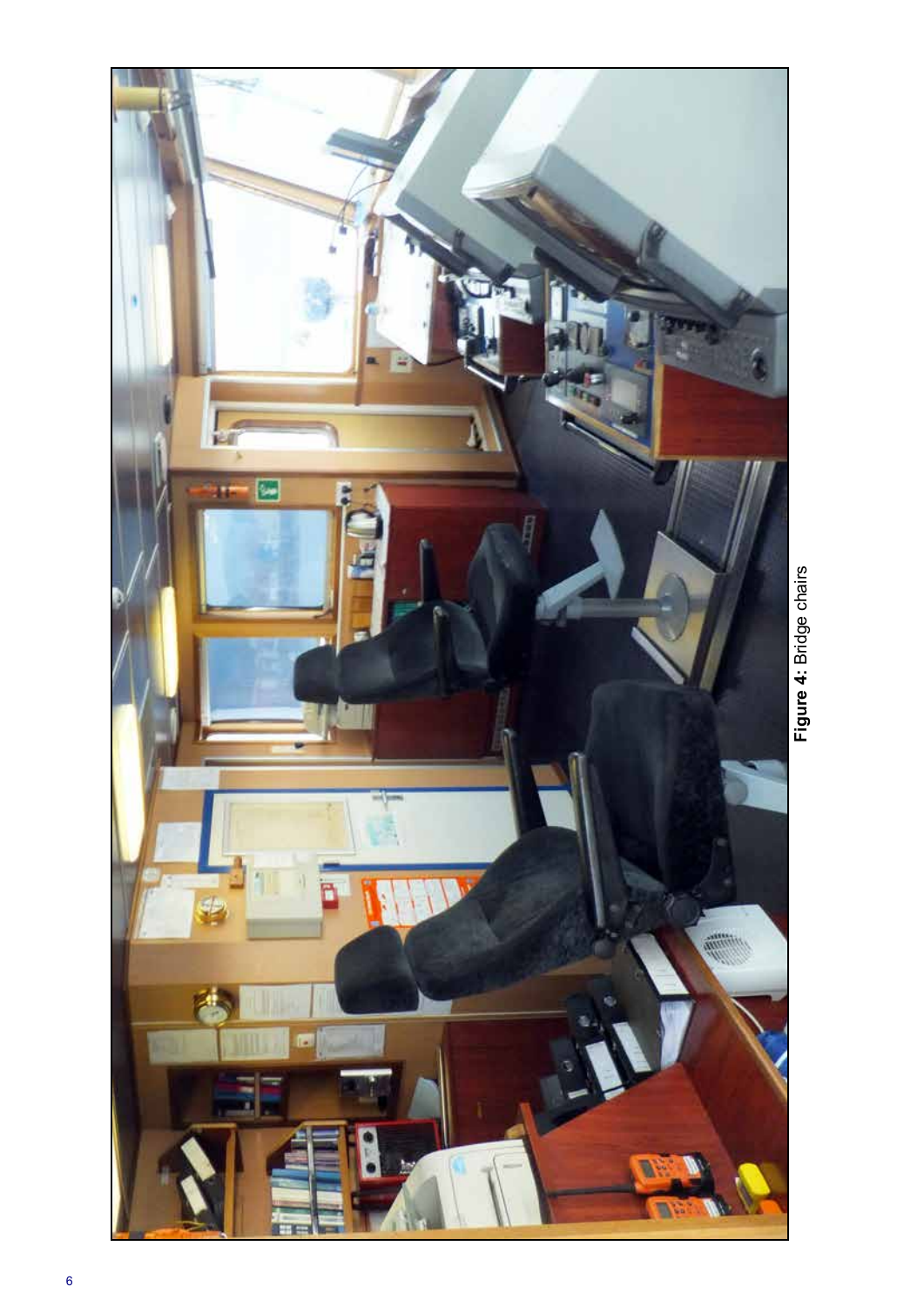Following the accident, the chief officer recalled attempting to call the Avilés pilot at 0155 and again shortly after 0200, receiving no reply. No calls from *Beaumont* were heard by Avilés pilot station. The vessel's position at 0200 was recorded on the chart. The chief officer thought he fell asleep shortly after 0200.

# **Actions following the grounding**

*Beaumont*'s crew, with the exception of the chief officer, were awoken by the vessel running aground. The master ran to the bridge, where he found the chief officer still asleep. He roused him and simultaneously placed the engine control to neutral. The chief officer awoke confused and was shocked to find that the ship was aground. There was no indication that the chief officer was under the influence of alcohol or other narcotic.

The master sounded the general alarm and, as the crewmen mustered, gave them instructions and duties designed to establish the vessel's condition. In view of the chief officer's state of shock, the master insisted he remain with him on the bridge until the situation was stabilised. It was quickly confirmed by the crew that *Beaumont* was held fast forward while her stern was in deep water. She was not pounding and not believed to be in imminent danger of breaking up as the tide fell. The master transmitted by radio a 'Pan Pan' urgency call giving *Beaumont*'s circumstances, and this was received by the Gijón coastguard which deployed  $\mathsf{SAR}^3$  assets to the scene. At the first available opportunity the master contacted Faversham Ships Ltd's designated person ashore (DPA), informing him of the situation and he, in turn, liaised with all necessary parties.

After ballast water had been pumped out, further internal inspection revealed that although *Beaumont*'s double-bottom tanks and bow thruster compartment had been damaged, the vessel was not holed.

As daylight broke and the tide continued to fall, *Beaumont*'s situation became more apparent **(Figure 5)**, with much of her underwater hull visible. During the early morning, the tug *Maria de Maeztu* arrived on scene and passed a tow line to *Beaumont*. Low water was at 0806 and as the tide rose *Beaumont* began to refloat. At 1216 *Beaumont* came free of Cabo Negro with the use of her own engines and the assistance of *Maria de*  *Maeztu*. Refloating did not appear to have caused any additional damage to the vessel and, following an inspection by the Avilés harbour authorities, *Beaumont* was given permission to enter the port.

# **Management systems**

Faversham Ships Ltd's SMS was compiled for the company by an independent ISM auditor in 2002 and had undergone various reviews and amendments since that time.

The SMS confirmed the master's overriding authority for the vessel's safety. In particular, it stated that "*The Master may delay any sailing or passage …which in his judgement might affect the safety of the vessel or its personnel."* An internal audit of the vessel in January 2012 had specifically noted that this master was aware of the concept of a master's overriding authority.

The SMS referred to the International Chamber of Shipping's Bridge Procedures Guide (BPG), the STCW Code and the COLREGS<sup>4</sup> as the models for watchkeeping. Additionally, it specified that the OOW should make use of radar and the echo sounder, and stipulated the need for lookouts in various operational conditions, such as congested waters and restricted visibility. The SMS did not specifically require lookouts to be posted during the hours of darkness.

As required by the SMS, the master produced his own dedicated standing orders and written night orders **(Figure 3)**.

# **Hours of rest**

The chief officer recorded 14.5 hours of rest for the day preceding the accident, including meal breaks.

For the same period, deckhand 1's recorded rest hours were 13, while deckhand 2's were 16. These figures were inaccurate as examination revealed their actual rest hours were nearer 8 and 11 respectively. The cook's hours of rest for the preceding day were recorded as 15.5.

<sup>4</sup> COLREGS: The International Regulations for Preventing Collisions at Sea 1972 (as amended).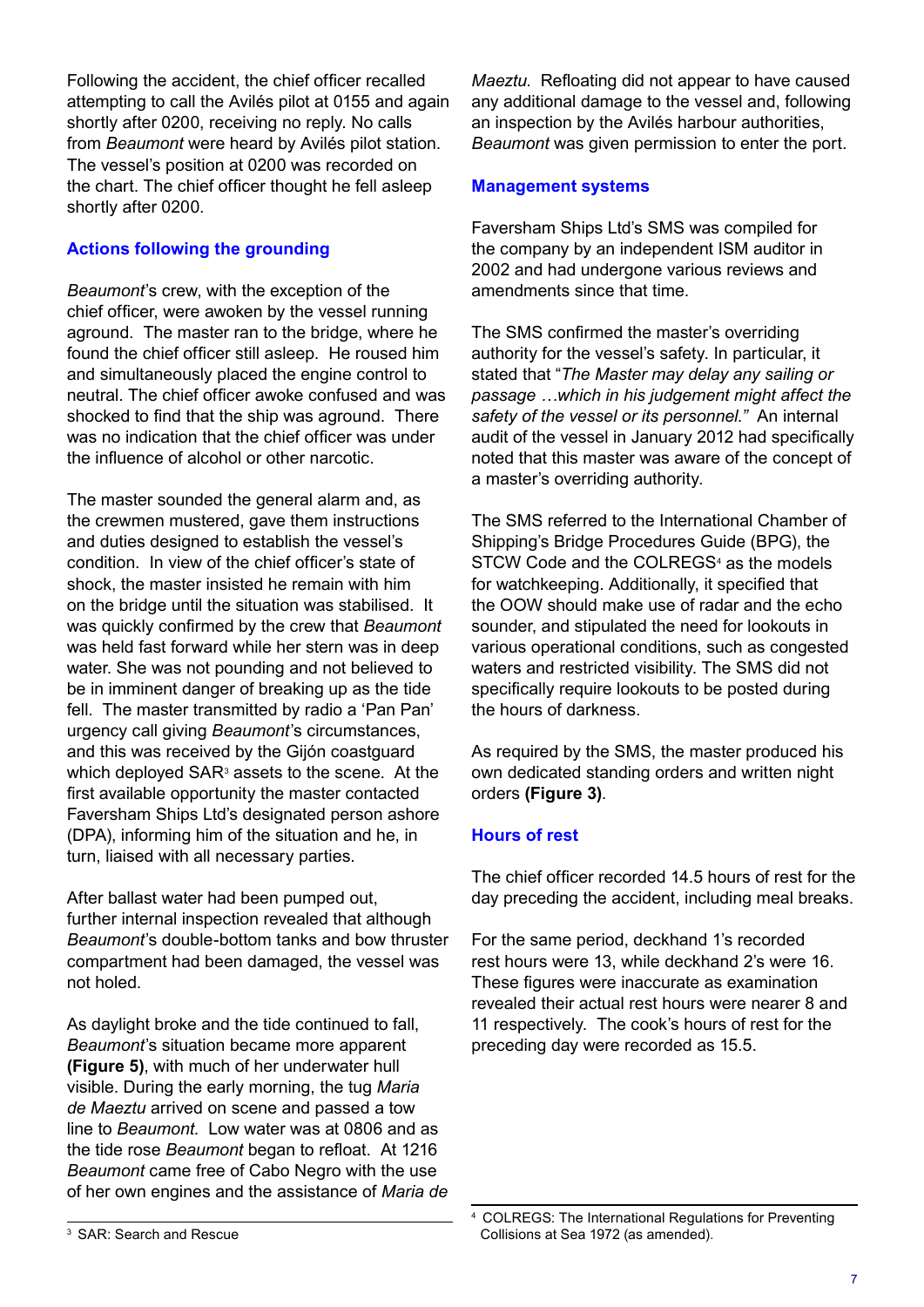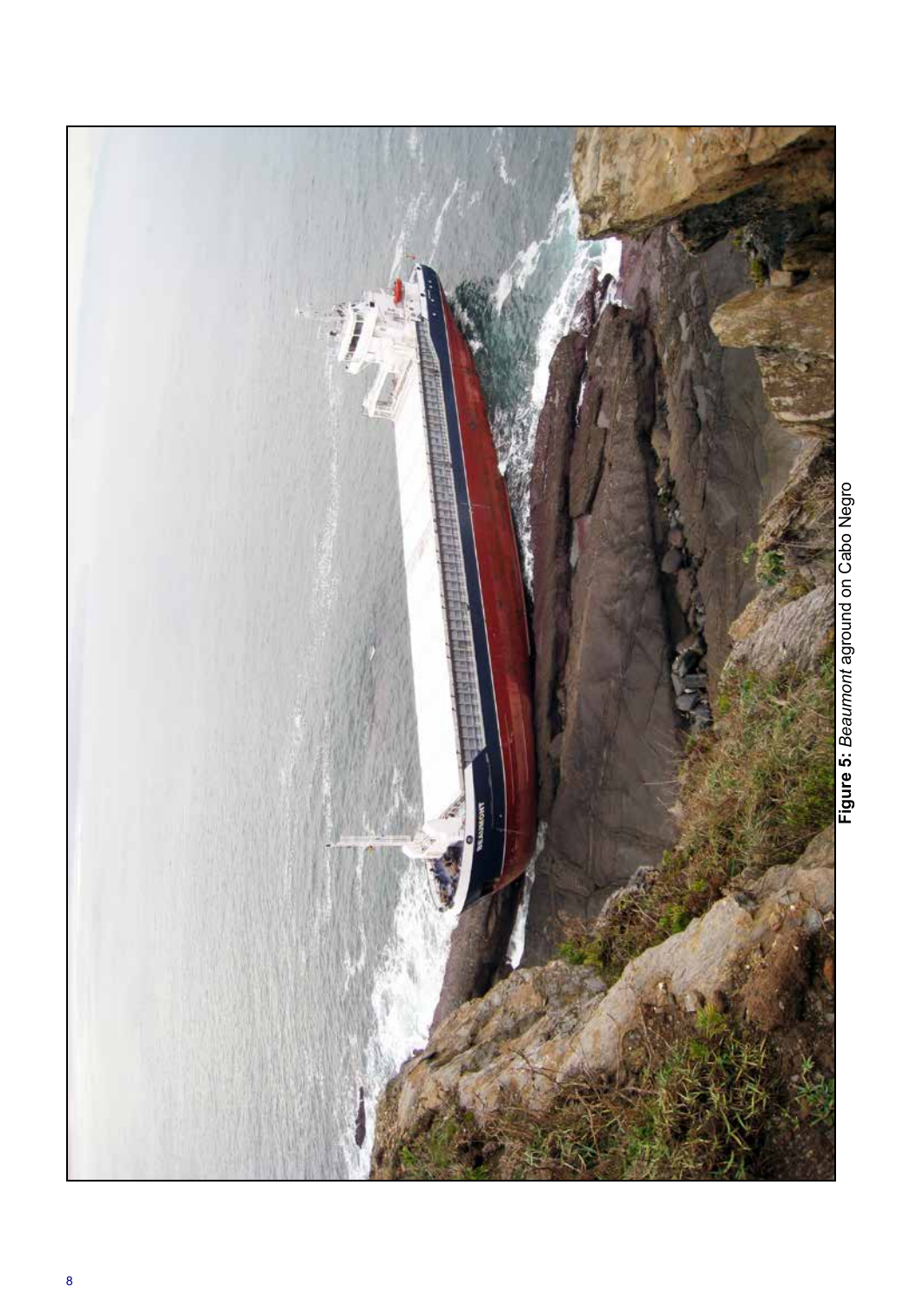# **ANALYSIS**

*Beaumont* ran aground after the chief officer fell asleep on watch due to lack of stimulation and probable fatigue. Lack of stimulation occurred as a result of being alone in a quiet, cosy bridge environment where none of the available safeguards had been utilised. The chief officer's fatigue would appear to be a result of the change to his pattern of work and rest on the day preceding the grounding.

#### **Period asleep**

The effect of the vessel running aground was such that it woke all of the crew except the chief officer, who had to be roused by the master. This depth of sleep suggests that he might have been asleep for longer than he believed, and casts doubt on whether he did attempt to call the Avilés pilot by radio or fix the vessel's position at 0200. In any event, the Avilés pilot did not hear any radio transmissions from *Beaumont,* despite the shore station being well within radio range and continuously manned. Had the radio calls been made as indicated, the lack of response should have prompted the chief officer to become increasingly concerned, leading to a high state of arousal. His attention should have been further focused by the fact that the ship was then only 50 minutes away from the pilot station, and in 20 minutes he was due to call the crew to prepare for pilot embarkation.

Taking the above into account, it is likely that the chief officer fell asleep within 2 hours of taking over the navigational watch from the master.

#### **Hours of work and rest**

In the days leading up to the accident, the chief officer had maintained the 0000 to 0600 watch. However, for the 24-hour period preceding the accident this routine was reversed. While the vessel was alongside he was the duty night officer but was expected to rest from midnight (when he would normally be on watch) and work through from 0700 to 1200, (when he would normally be asleep). It is likely that this change of routine impacted upon his quality of sleep during the night in port. He did have over 4 hours' rest before taking over the watch from the master at midnight on 11 December, and appeared to be fit and well at that time. However, within 1 hour of taking the watch the chief officer failed to call the pilot station, despite specific instructions in the master's night order book (which he had signed) and the master's verbal reminder to him at the watch handover. This suggests that weariness was already affecting his cognitive ability.

Faversham Ships Ltd's SMS relied on the STCW Code<sup>5</sup> to provide a reference for its crews on the requirement for lookouts to be posted during the hours of darkness. This Code also stipulates that lookouts should be well rested before keeping a watch, and only exceptionally working up to 14 hours a day.

Had deckhand 1 remained on the bridge until midnight, he would have worked 16 hours in total that day.

#### **Effective use of bridge resources**

The chief officer was in contravention of the STCW Code when he sent the lookout below at 0130. However, the master had also sent his lookout below during the previous watch, and had not insisted that a lookout was present on the bridge before leaving it at midnight. Sending lookouts below during hours of darkness was not uncommon on *Beaumont* as, without such informal arrangements for compensatory rest, the deckhands would have been unable to carry out prolonged day work in port. By sending their lookout's below, both the master and the chief officer removed an important control measure for maintaining a vigilant watch.

On 11 December the cook had worked about 8.5 hours, so could have taken a watch as a lookout to enable the other deckhands to get more rest. Alternatively, the master could have exercised his overriding authority for the vessel's safety and not

<sup>5</sup> STCW, Section A – VIII/2; paragraph 15:…The officer in charge of the navigational watch may be the sole look-out in daylight…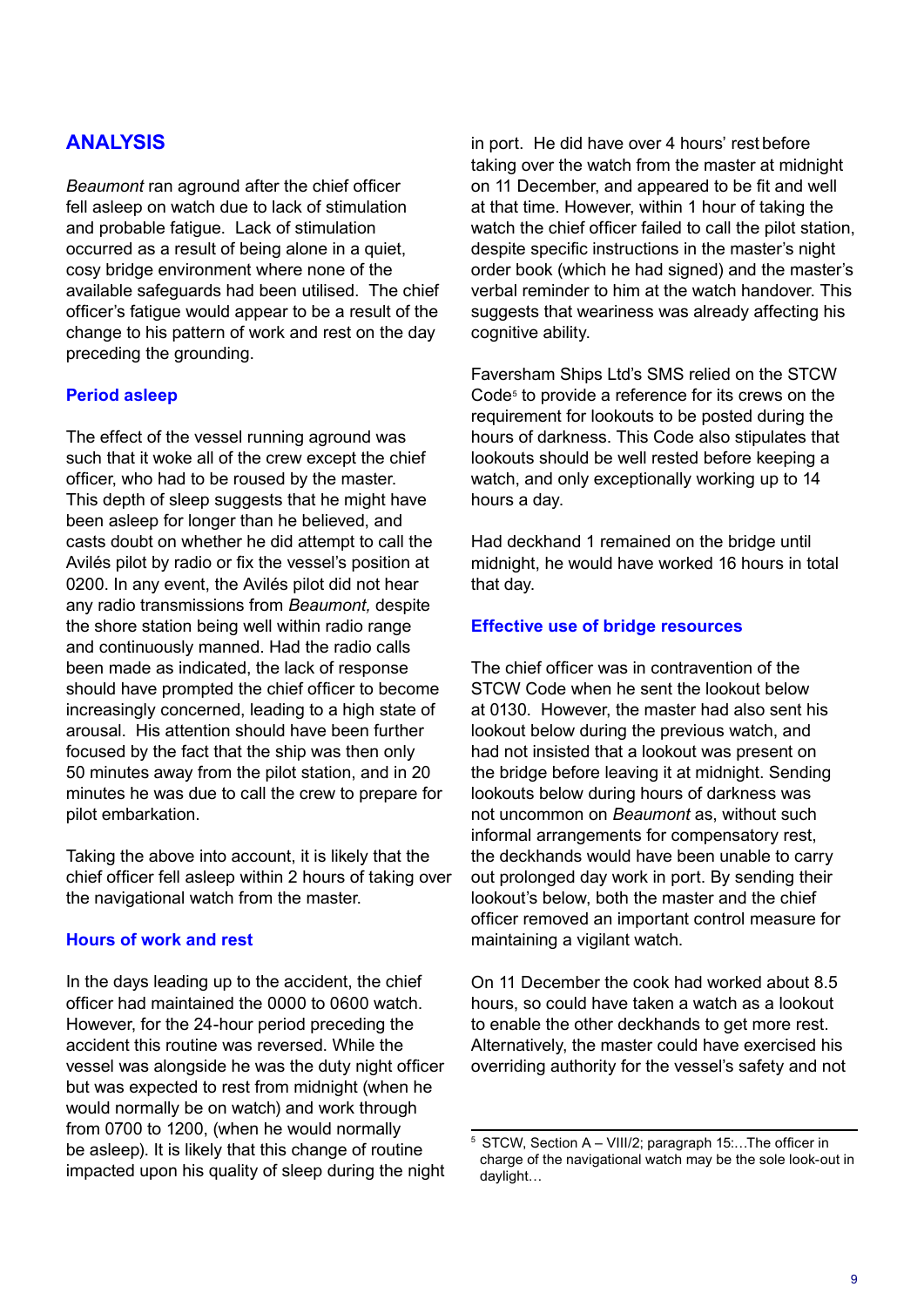sailed from La Coruña until he was satisfied that the watchkeepers and lookouts were adequately rested.

*Beaumont* was also equipped with navigational aids fitted with alarm functions that, if used effectively, could have provided additional stimulation to prevent the chief officer from falling asleep:

- Both radars had guard zone facilities which could have been set to alarm if targets such as land or vessels came within a predetermined range.
- The echo sounder, which the SMS stipulated was to be used, was not switched on. It too had an alarm function which could have been set to activate if the under keel clearance reduced to less than a predetermined setting, as it would have done as the vessel approached the shore.
- The ECS's cross-track error facility detected when the vessel strayed more than 1 cable distance from her planned route, prompting audible and visual alarms. The ECS alarm was sounding and flashing at the time of the accident but the volume had been adjusted to render it barely audible.

Notwithstanding the benefits of these systems, it is possible that the chief officer could have slept through these alarms, given the depth of his slumber. However, though not required by regulation at the time of the accident, *Beaumont*  was also equipped with a BNWAS. This device was specifically designed and fitted to alert or draw attention to an incapacitated OOW. However, the vessel's managers did not specifically require the BNWAS to be in operation at sea and consequently it was seldom, if ever, used by the bridge watchkeepers.

Faversham Ships Ltd should have required the appropriate use of navigational aids and ensured that the BNWAS was operational at all times while at sea, to ensure that all the available safeguards for maintaining a proper watch were in place.

# **CONCLUSIONS**

- The chief officer fell asleep on watch as a result of insufficient stimulation and probable fatigue following a change of work and rest pattern.
- There was no lookout on the bridge, as required during the hours of darkness, allowing the chief officer to fall asleep unnoticed.
- It was not unusual for lookouts to be dismissed from the bridge during the hours of darkness.
- By including the AB/cook on the look-out duty roster, there would have been sufficient manpower for a dedicated lookout to be maintained during the hours of darkness, whilst ensuring personnel did not work excessive hours.
- *• Beaumont*'s master did not exercise his overriding authority for the safety of the vessel to delay sailing from La Coruña until his watchkeepers and lookouts were adequately rested.
- Navigational aids were not used effectively to ensure a vigilant and effective watch was maintained at all times.
- The vessel was equipped with a BNWAS. However the ship's managers did not require that this equipment was used at sea and it was seldom, if ever used by the bridge watchkeepers.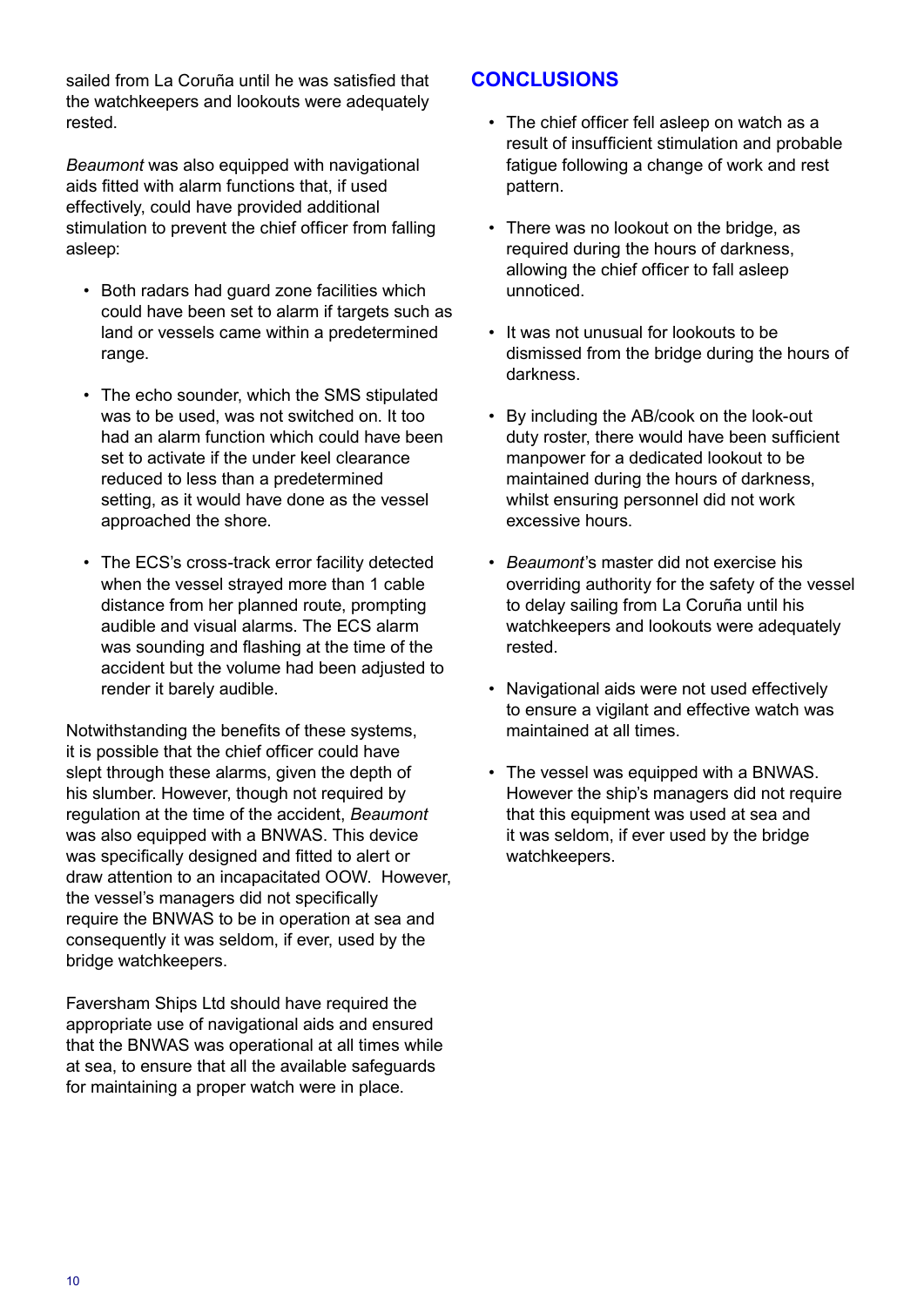# **ACTION TAKEN**

# **RECOMMENDATION**

### **Faversham Ships Ltd** has:

- Revised its SMS to require:
	- The use of lookouts during the hours of darkness
	- The use of radar and echo sounder alarm facilities
	- The use of BNWAS when vessels are underway.
	- Paper charts are used as the primary means of navigation.
- Where technically possible, linked BNWAS systems with autopilots so that the watch keeping alarm is operational whenever the autopilot is in use.
- Issued a Fleet Circular that has:
	- Reiterated and supported the masters' power of overriding authority to delay any sailing which may affect the safety of the ship or crew.
	- Reminded masters that deck work must be effectively managed to ensure watch personnel are adequately rested before sailing, and that all watch ratings are used equitably.
- Implemented procedures to compare crew members' hours of rest records with deck log entries, to ensure accuracy.
- Re-configured the volume control on *Beaumont*'s ECS alarms.

In view of the actions already taken, no recommendations have been made.